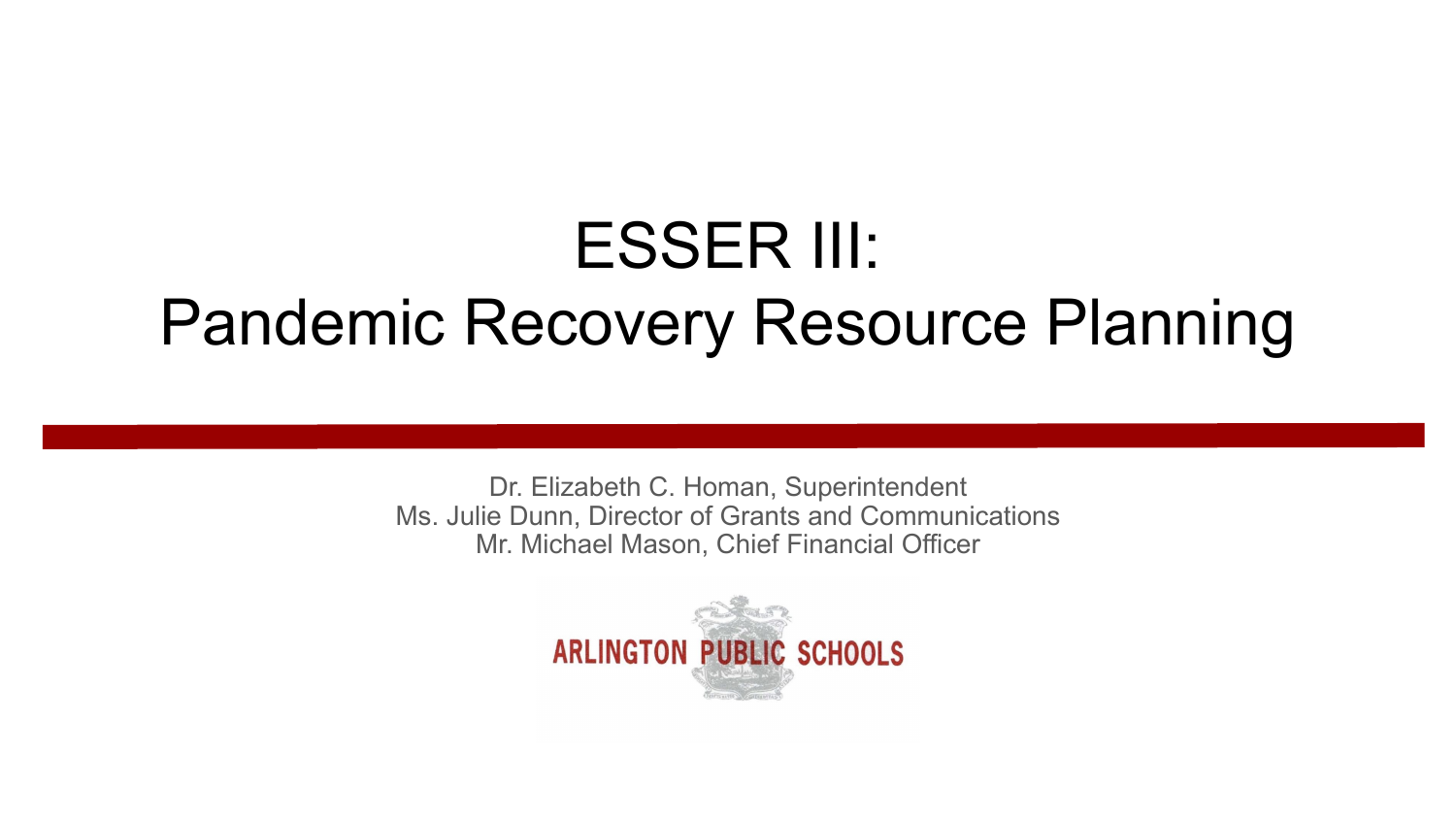

The American Rescue Plan (ARP) Act of 2021, Public Law 117-2, was enacted on March 11, 2021. The Education portion of ARP is known as the Elementary and Secondary School Emergency Relief Funds (ESSER III or ARP ESSER).

**The purpose of the ESSER III fund is to support the safe reopening and sustaining safe operations of schools while meeting the students' academic, social, emotional, and mental health needs resulting from the COVID-19 pandemic.**

### **APS has been allocated \$1,133,653**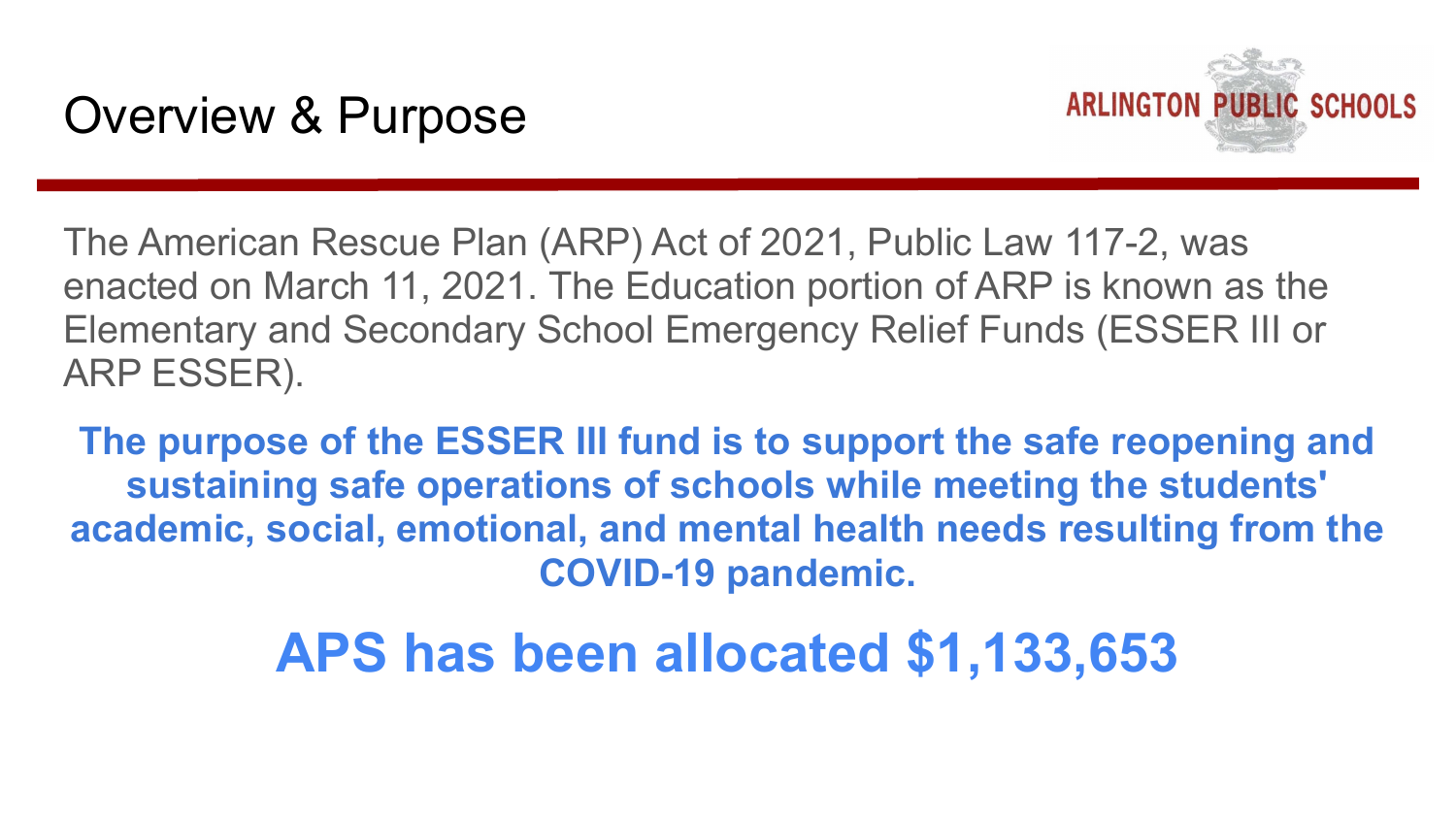- Pandemic Recovery Plan development process with 98 cross-stakeholder groups;
- Superintendent's Listening Sessions and Entry Plan Process and Data Analysis;
- [Descriptive Flyer](https://docs.google.com/document/d/1hUypt1GkF0abuvqMkjQc35Qu2Wu2ig3BHVp_4DJXZJE/edit?usp=sharing) to the community describing initiative ideas and Possible Expenditures;
- [Survey](https://docs.google.com/forms/d/e/1FAIpQLSc7E8I0nffb2cxOKsNkeUx_a-g7USbGS3KMYmEKhp5AlowNwQ/viewform?usp=sf_link) for families to complete and share feedback; and
- Opportunity for input from SC Budget Subcommittee, School Committee, and SEPAC on both Recovery and ESSER III Spending Plans.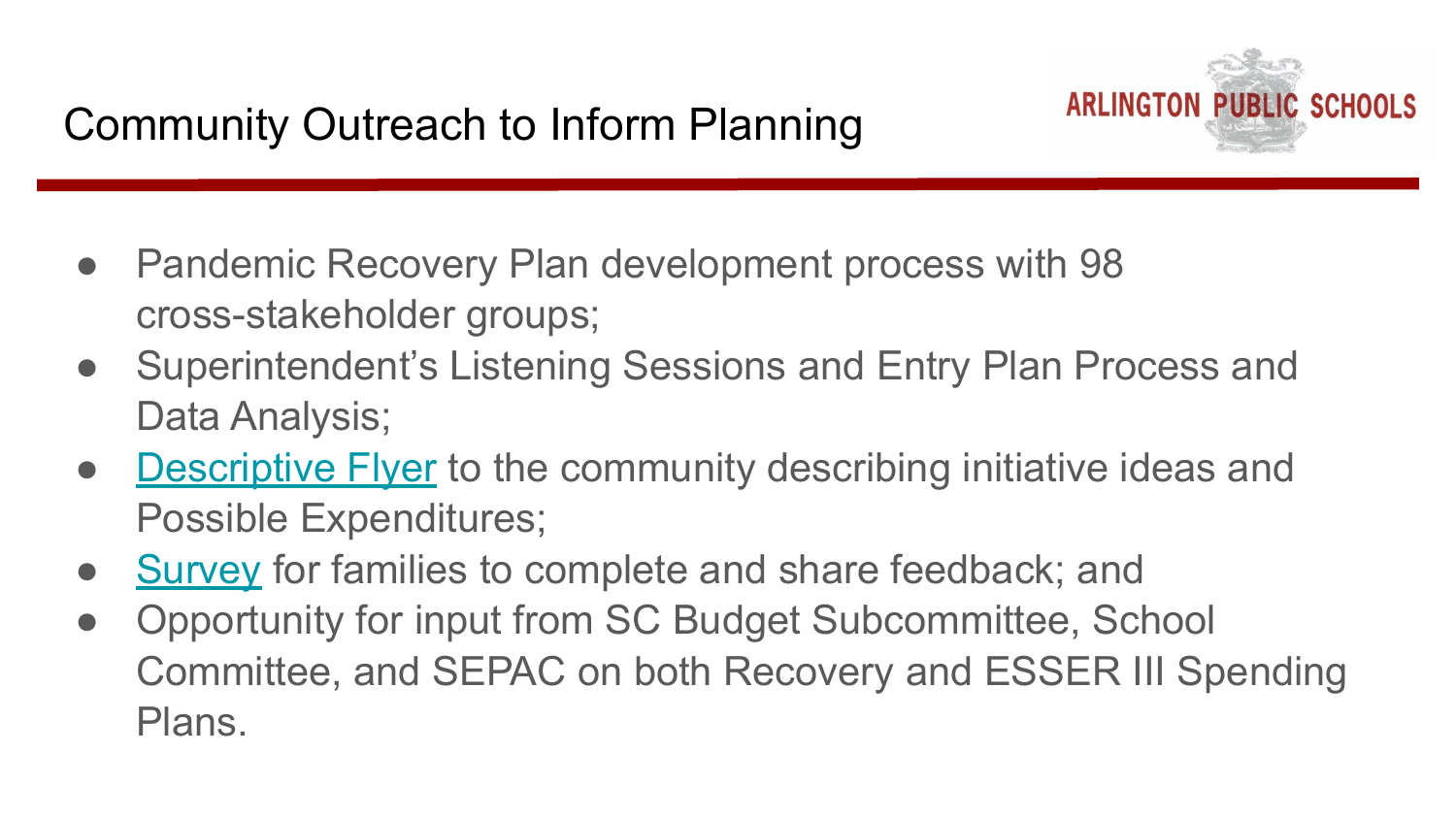#### **Timeline**



| <b>Task</b>                                                                                   | Who                                                | When        |
|-----------------------------------------------------------------------------------------------|----------------------------------------------------|-------------|
| Development, Approval, and Public Posting of Responsive Recovery Plan                         | Stakeholder Planning Team                          | July-August |
| Initial Discussion of Recovery Priorities and Core Initiatives                                | Stakeholder Planning Team and<br>Supt's CO Cabinet | August      |
| Initial Discussion of ESSER III Process                                                       | <b>SC Budget Subcommittee</b>                      | Sept 1st    |
| Presentation of Process to School Committee                                                   | Supt, Michael Mason, Julie Dunn                    | Sept 9th    |
| <b>ESSER III Survey to Community</b>                                                          | Supt & Cabinet                                     | Sept 10th   |
| ESSER III Presentation to and Feedback from Arlington SEPAC                                   | Supt & Alison Elmer                                | Sept 21st   |
| Presentation of Community Feedback and ESSER III Initial Spending Plan to School<br>Committee | Supt, Michael Mason, Julie Dunn                    | Sept 23rd   |
| Deadline for ESSER III Application                                                            | Supt & Cabinet                                     | Oct 4th     |
| Regular updates of Recovery Plan                                                              | Supt & Cabinet                                     | Ongoing     |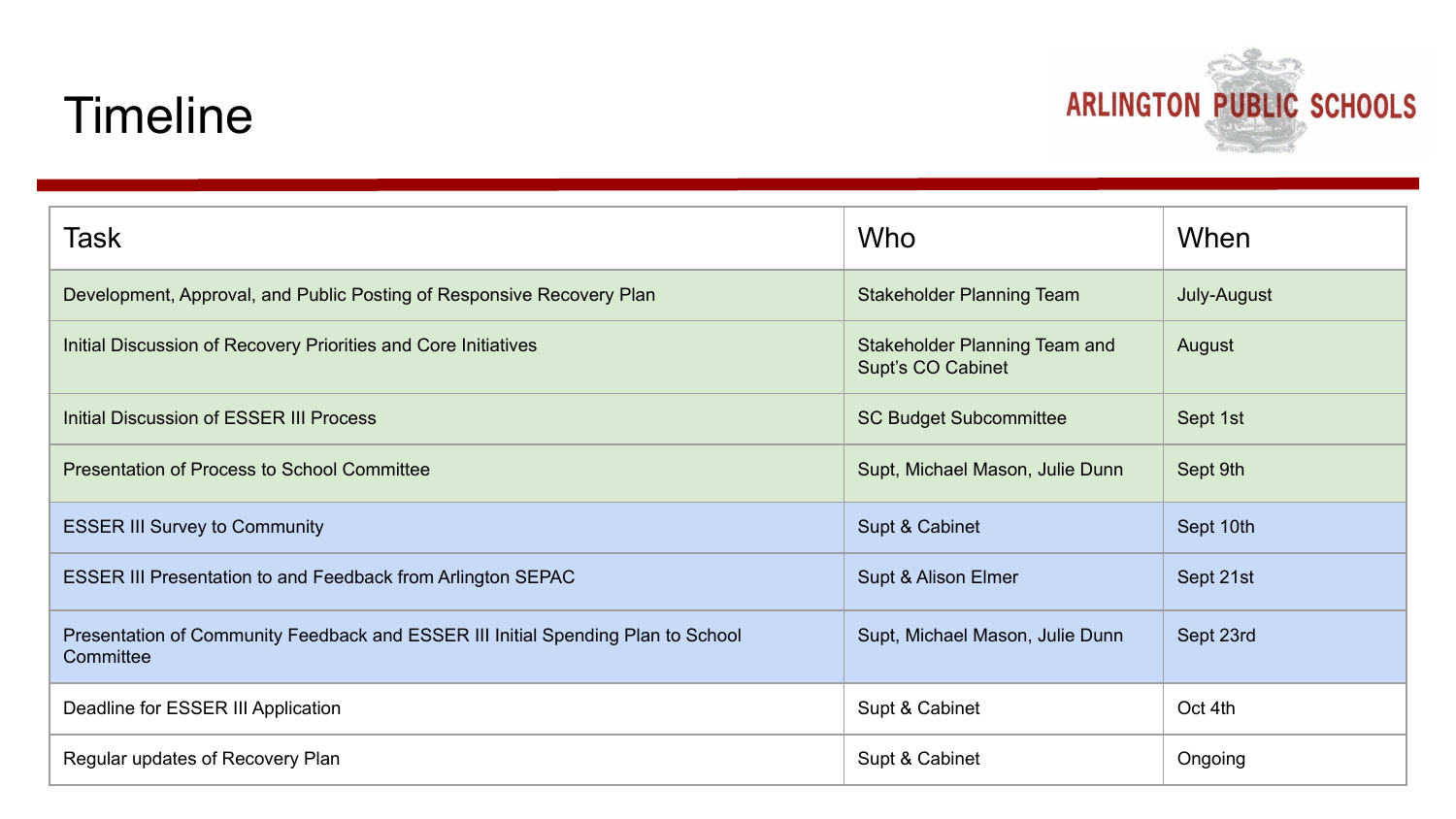## Survey Participation





Is your child an English Learner? No Yes I don't know









- APS Student
- APS Teacher
- APS Staff Member
- APS Administrator
- Arlington Community Member

Does your child have an IEP? No **Yes** I don't know

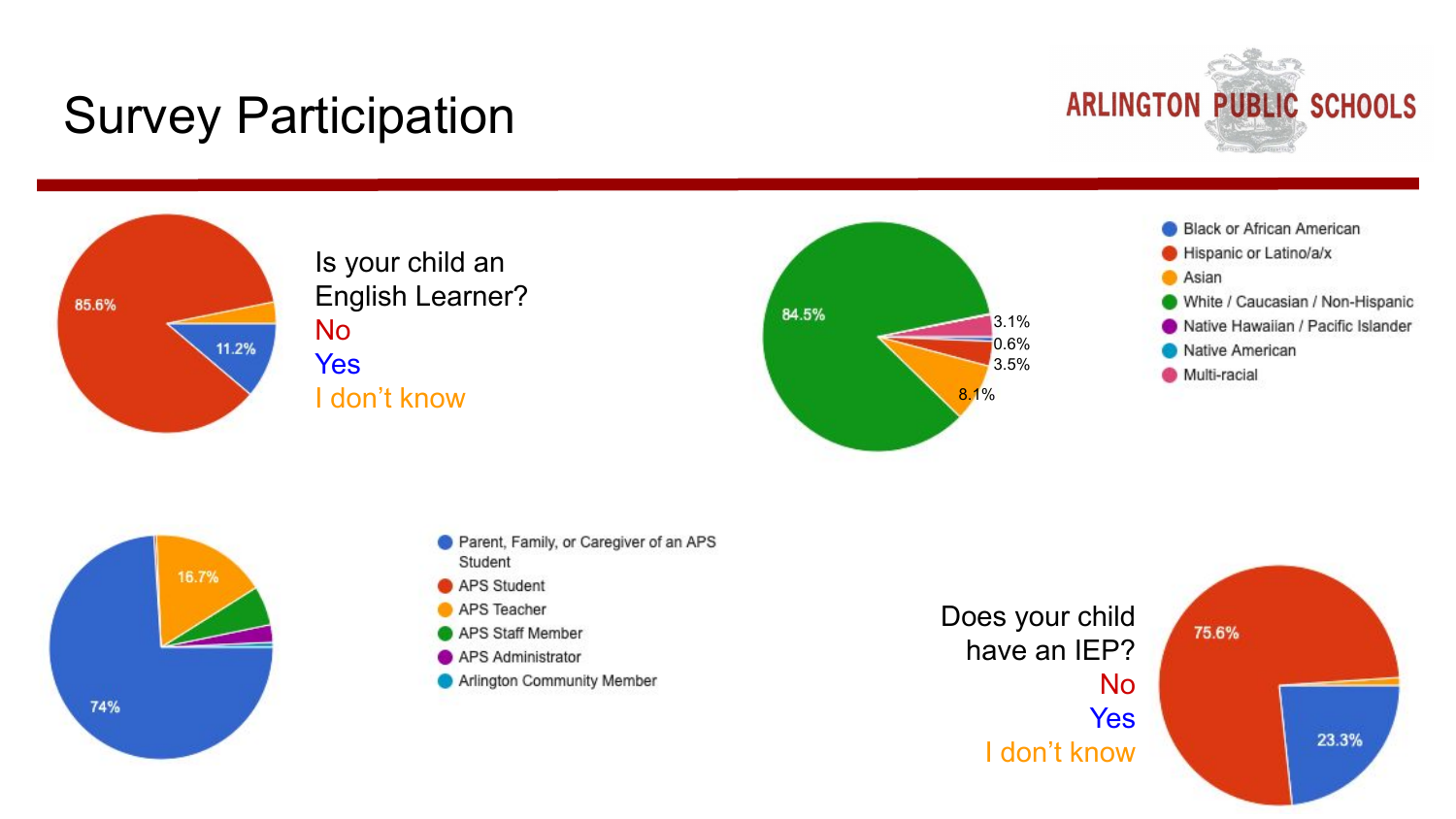# **ARLINGTON PUBLIC SCHOOLS**

#### Three Initiative Options

| $(\ )^{\top}$                                        | <b>Initiative Option A</b> | Improved communications and outreach<br>to families and the community              |
|------------------------------------------------------|----------------------------|------------------------------------------------------------------------------------|
| $\left(\begin{array}{c} \end{array}\right)^{\prime}$ | <b>Initiative Option B</b> | Support to Ensure Student Access to<br><b>Consistent and Equitable Instruction</b> |
| $(\ )^{\prime}$ .                                    | <b>Initiative Option C</b> | <b>Extended learning time and</b><br>coordinated out-of-school services            |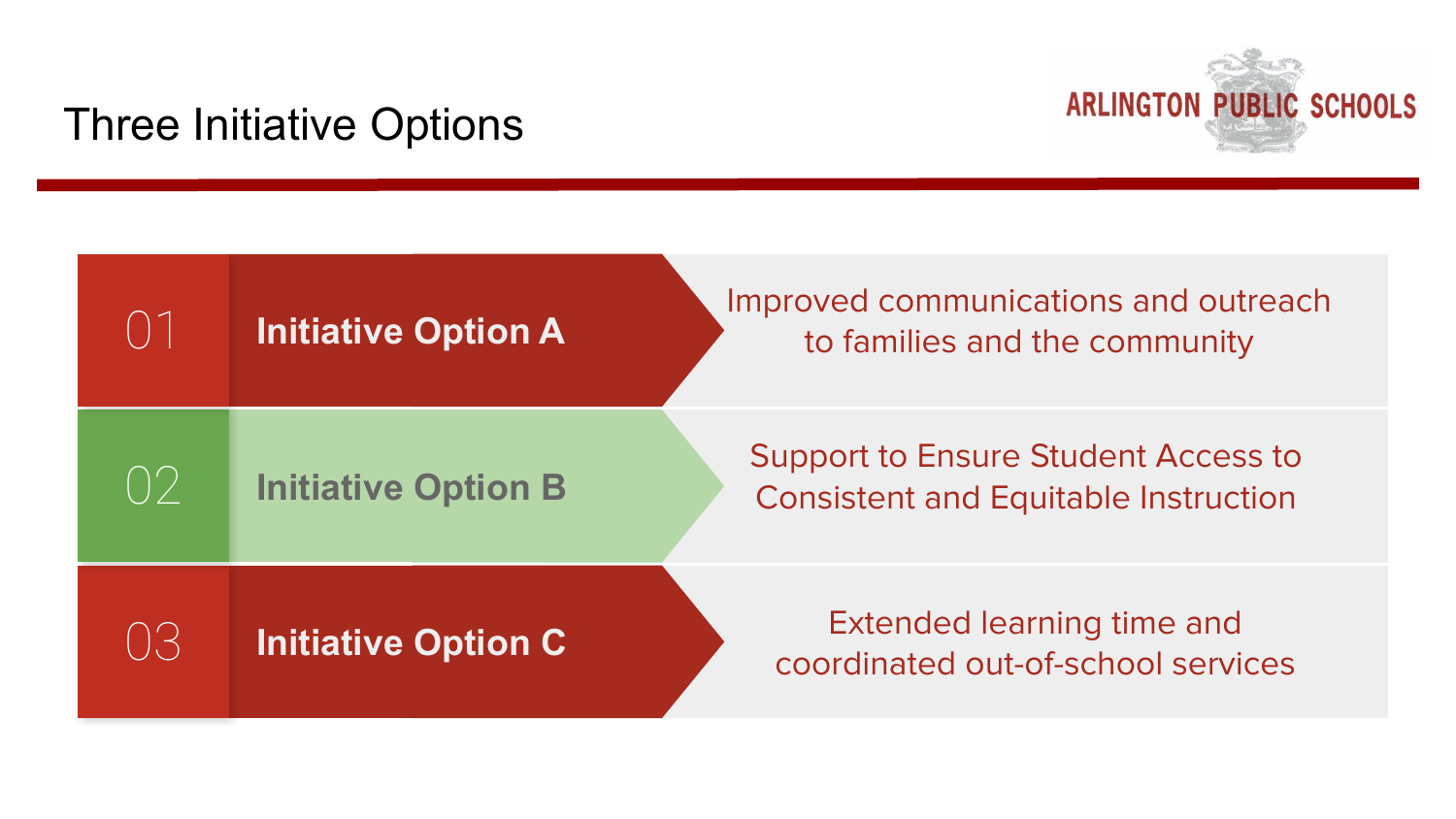#### **Initiative Option B:** Support to Ensure Student Access to Consistent and Equitable Instruction



Initiative Objectives:

- Develop teachers' capacity for culturally responsive instruction that effectively differentiates for all students;
- Ensure sufficient coaching and intervention supports at all schools to inclusively serve all students, including students with IEPs and English Learners; and
- Develop a comprehensive professional learning plan to provide development opportunities for all teachers in the areas of anti-bias and anti-racist teaching practices and social emotional learning.
- Analyze and improve APS's multi-tiered system of instructional support.

Relief funds could support:

- Curriculum coaches and interventionists;
- Technical assistance to analyze existing coaching and intervention practices and provide recommendations;
- Professional development for teachers and administrators to support data-informed instructional practices;
- Resources and professional learning for embedded and explicit instruction of social and emotional skills;
- Resources and staffing to support student mental health; and/or
- Professional learning on universal design and anti-racist practice for all APS educators by 2024.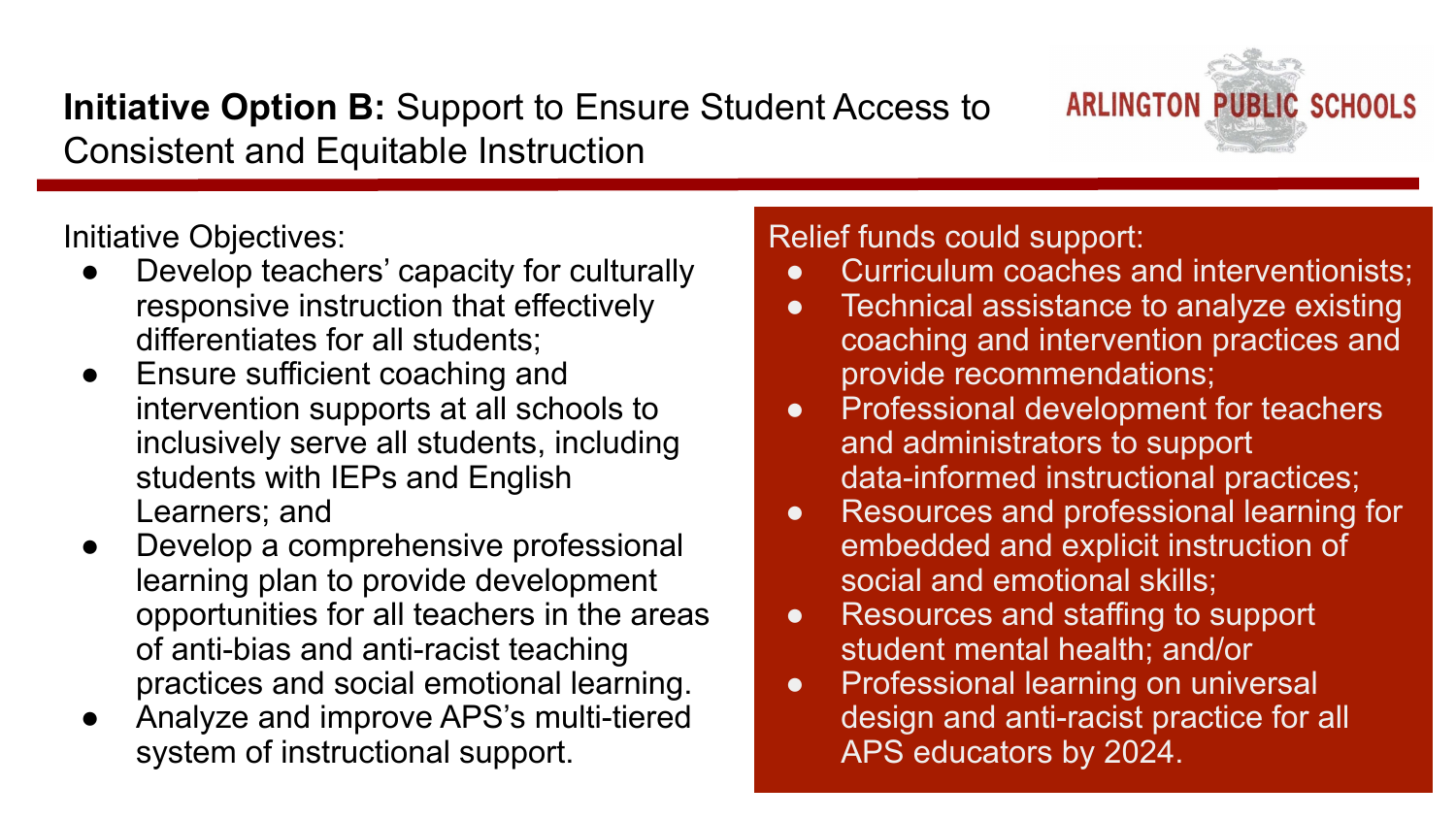#### Survey Responses



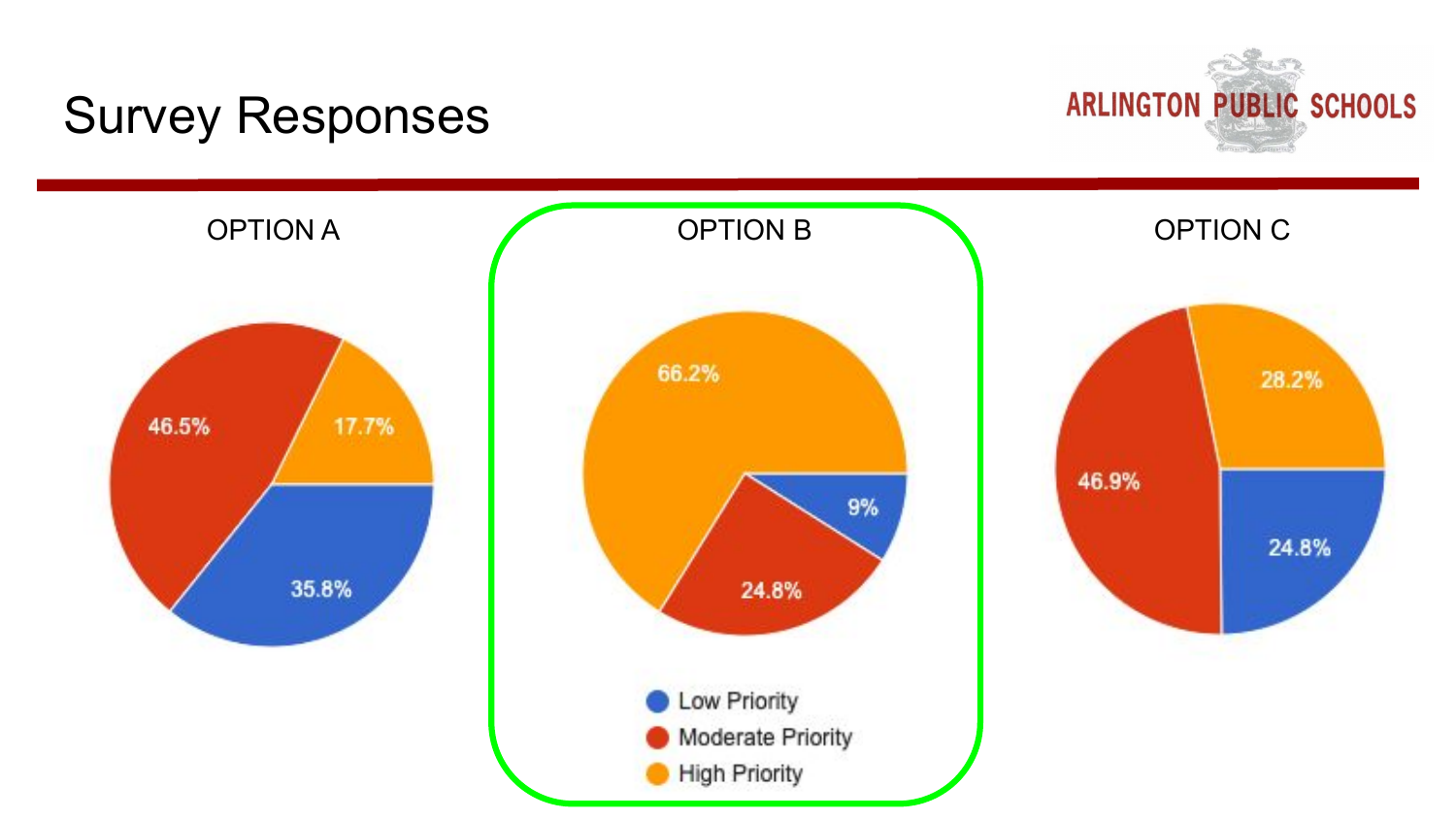

Trends:

- Focus on systemic and structural adjustments and accessibility / applicability of learning experiences;
- Build consistency and coherence across the system;
- Broadly define diversity to include LGBTQIA+, ability, and other intersectional identities;
- Prioritize mental health and social-emotional learning supports as critical pre-conditions to academic success;
- Empower teachers to lead the work engage them as experts and build internal capacity for teacher leadership of instruction and professional learning efforts.

#### **Quotes:**

"Time built in to assess data, consult with team members, meet with curriculum coaches, review data, reflect on practices…"

"Technical assistance to analyze existing coaching and intervention practices and provide recommendations…"

"I would like to see the emphasis be on anti-racism, mental health and trauma-informed teaching practices."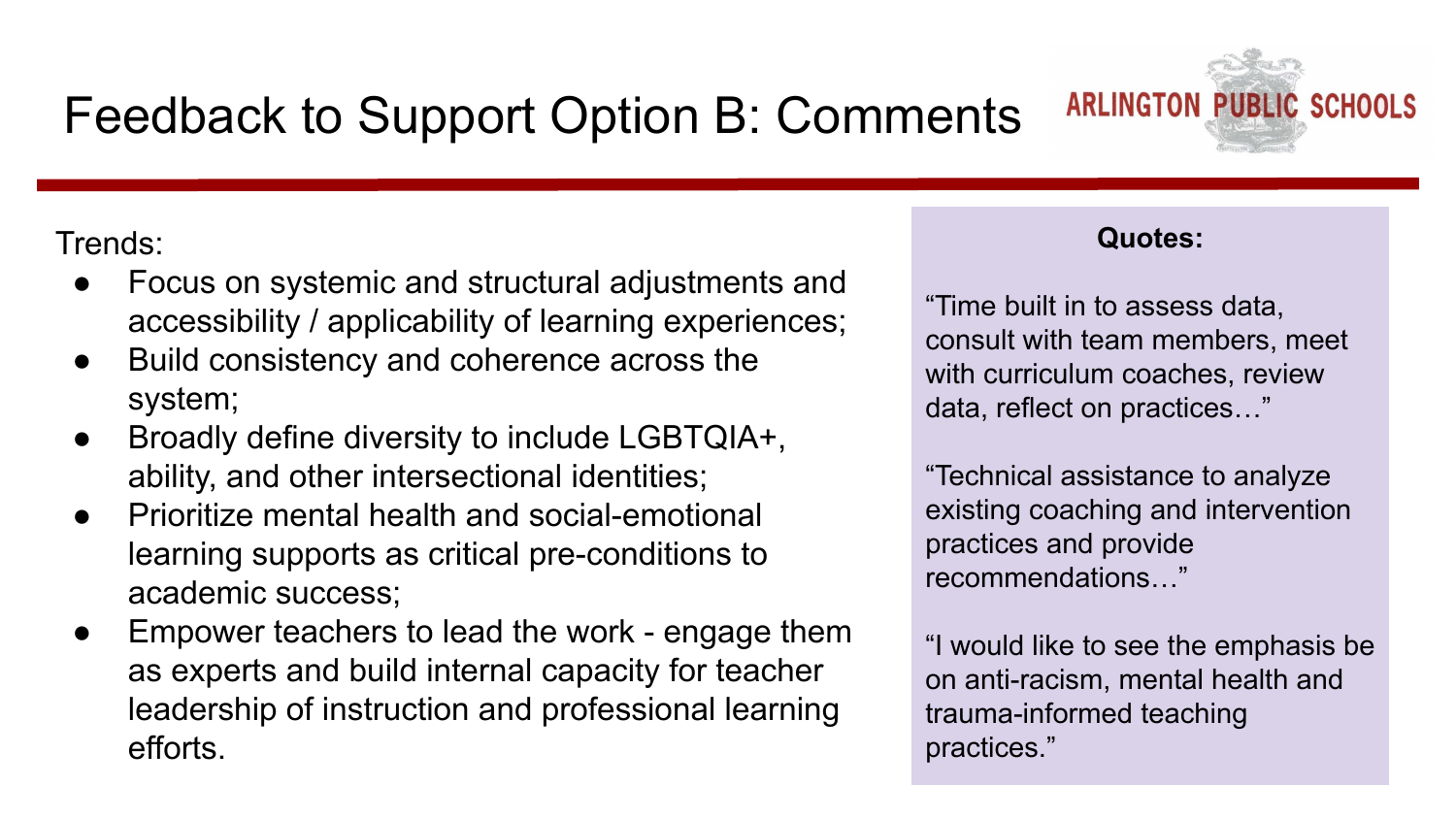

#### Experiential Outcomes to Support Option B

| <b>Group Name</b> | Group Size          |       | Challenging Feelings | Cuttitude Awareness and |         |         |      | Learning river Eastings Strandard Relationships |
|-------------------|---------------------|-------|----------------------|-------------------------|---------|---------|------|-------------------------------------------------|
| All respondents   | 1,191               | 50%   | 49%                  | 52%                     |         |         |      | <b>Fall 2020</b>                                |
|                   | <b>Student Race</b> |       |                      |                         |         |         |      | Panorama                                        |
| $\forall$         | 144                 | $+3$  | $-1$                 | $+1$                    | $+1$    | $+10$   | $-1$ | <b>Student</b>                                  |
| A, W              | 53                  | $-8$  | $\circ$              | $+1$                    | $-1$    | $-10$   | $-7$ | <b>Experience</b>                               |
| B                 | 42                  | $-10$ | $-15$                | $-7$                    | $-11$   | $-14$   | $-7$ | <b>Survey, Grades</b>                           |
| B, W              | 21                  | $+4$  | $-13$                | $-3$                    | $+3$    | $-14$   | $-9$ | $6 - 12$                                        |
| W                 | 836                 | $+1$  | $+1$                 | $\circ$                 | $\circ$ | $\circ$ | $+1$ |                                                 |
| W, H              | 69                  | $+4$  | $+2$                 | $-1$                    | $+1$    | $+4$    | $+4$ |                                                 |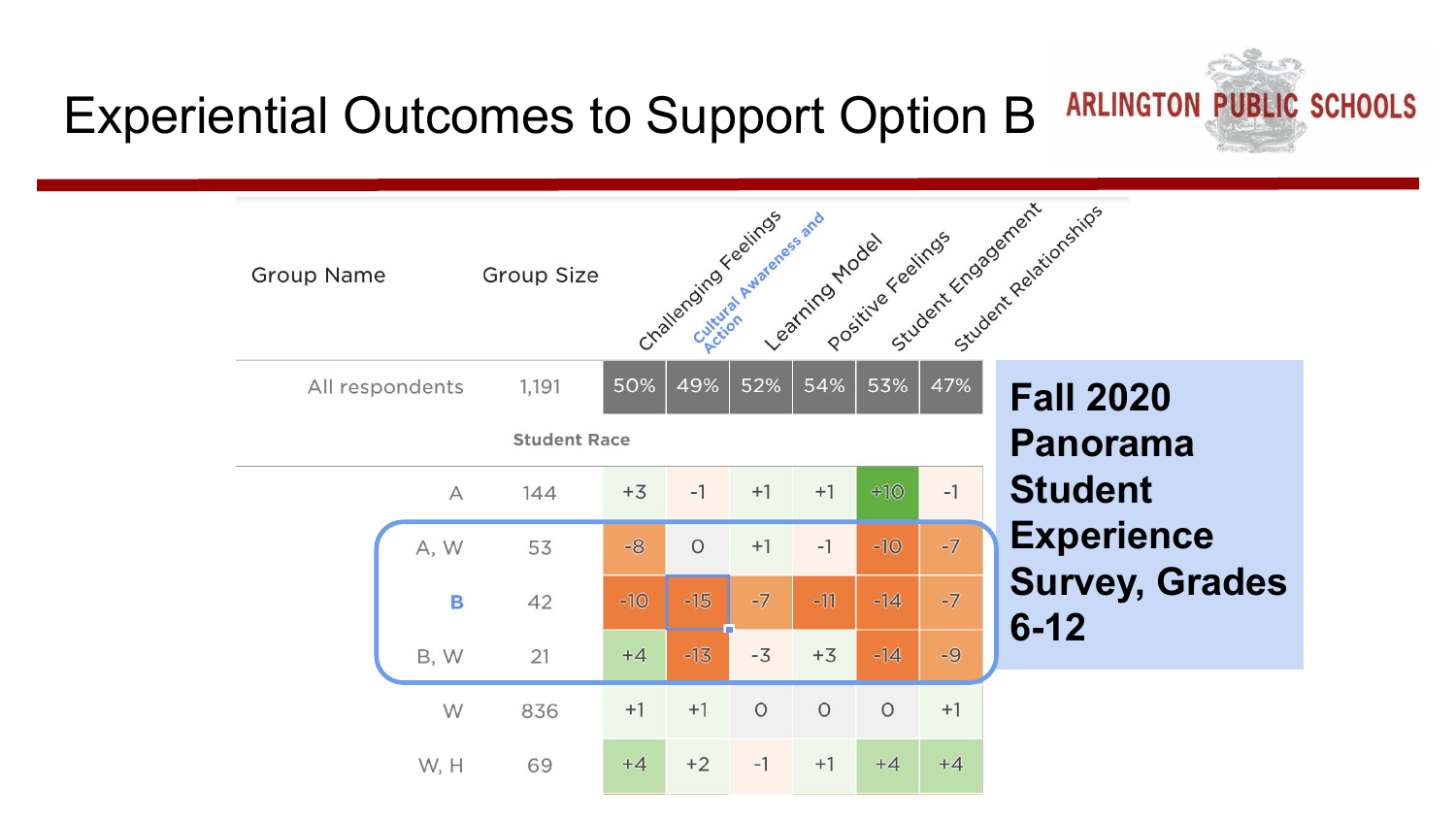#### Early Warning Outcomes to Support Option B



Early Warning Indicator System (EWIS) Risk Levels, 2021-22, by race.

EWIS Risk Levels combine measures to determine a risk level for each student. It is a model that includes attendance, discipline, economic, gender, retention, course performance, EL status, IEP status, and other measures. Learn more about 2021-22 EWIS reporting [here](http://t.ly/yFkG).

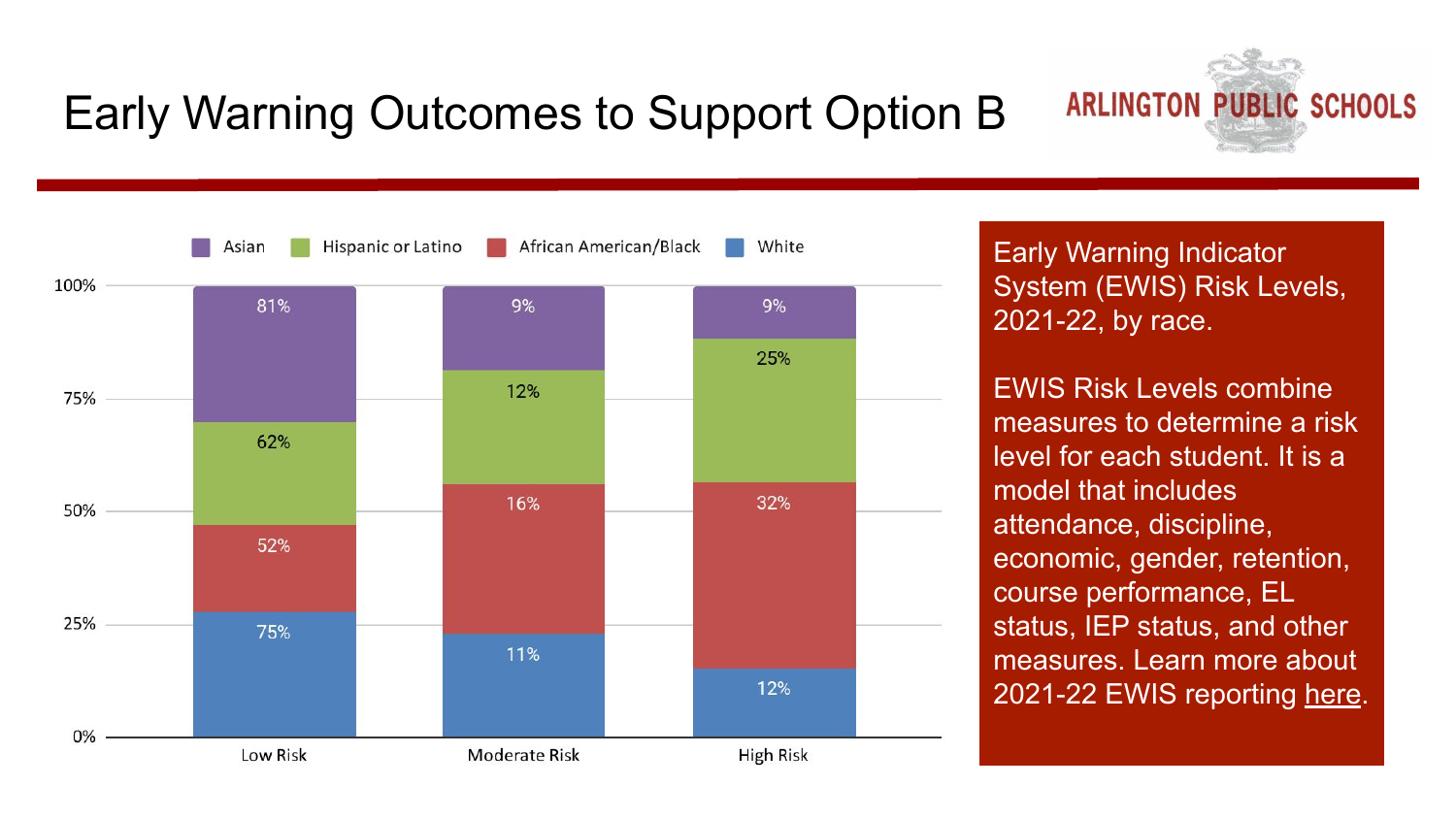## Academic Outcomes to Support Option B







#### 2017-2021:

- Significant gains for all subgroups in ELA and Math, Districtwide, 2017-2019
- Closing achievement gap for students who identify as Hispanic
- Persistent achievement gap for students who identify as black or African American compared to their white peers
- Growing gaps for students on IEPs in both ELA and Math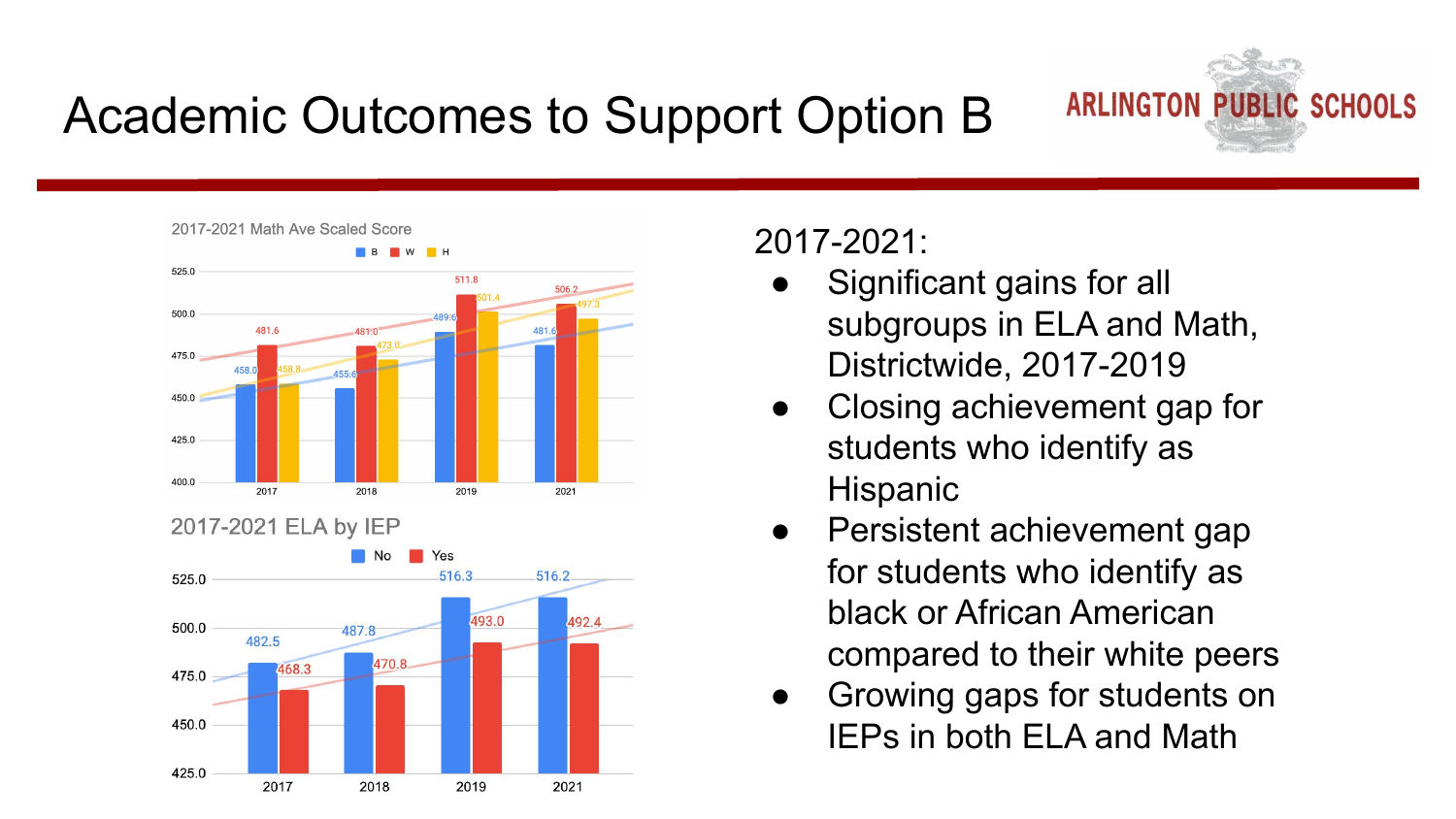### Academic Outcomes to Support Option B

% of Students with IEPs African American/Black **Asian** Hispanic or Latino **White** % of Students with IEPs Ages 6-21 in 40 00% Substantially Separate Settings 30.40% School Year 27.90% 30 00%  $25.10%$ 23.10% **2017-18 2018-19 2019-20** 22.30% 21.20% 20.00% Af. Amer 15.5% 18.4% 12.3% 16.10% 16.20% 15.50% / Black 8.50% 7.50% 10.00% 7.30% White 5% 4.3% 2.8% 0.00% 2017-2018 2018-2019 2019-2020

# **ARLINGTON PUBLIC SCHOOLS**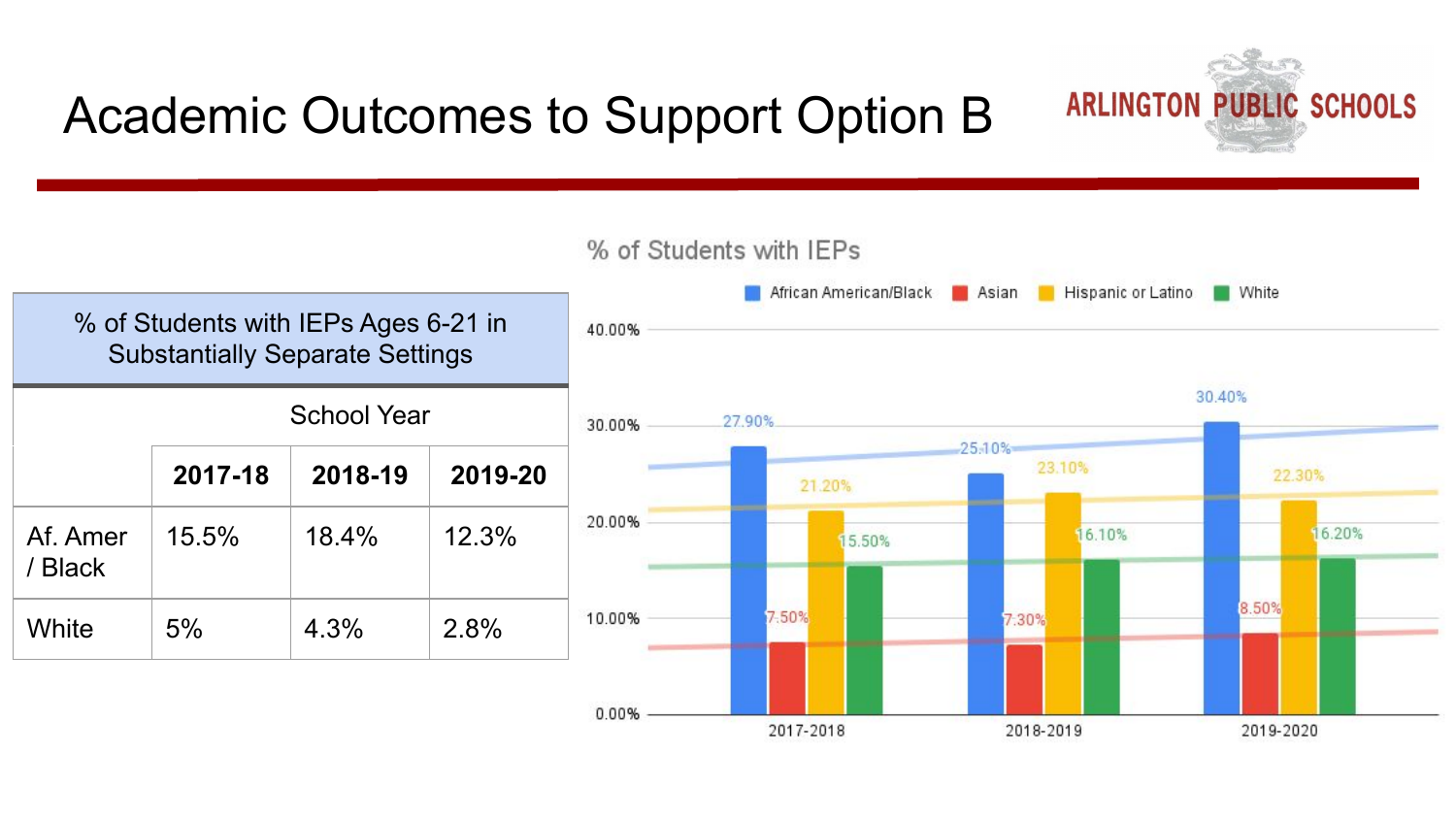

#### **ESSER III Preliminary Planning: Core Initiatives**

| <b>Expanding Teacher</b><br><b>Comprehensive</b><br><b>Leadership Capacity</b><br><b>Equity Audit and</b><br><b>System-wide</b><br><b>Strategy Development</b>                                                                                                                                                           |                                                                                                                                                                                                                                                                   | <b>Resources to Support</b><br><b>Engagement, Mental</b><br><b>Health, and School</b><br><b>Culture</b>                                                                                                                                                                                                         | <b>Acceleration and</b><br><b>Improvement of APS</b><br><b>Coaching Models</b>                                                                                                       |  |  |
|--------------------------------------------------------------------------------------------------------------------------------------------------------------------------------------------------------------------------------------------------------------------------------------------------------------------------|-------------------------------------------------------------------------------------------------------------------------------------------------------------------------------------------------------------------------------------------------------------------|-----------------------------------------------------------------------------------------------------------------------------------------------------------------------------------------------------------------------------------------------------------------------------------------------------------------|--------------------------------------------------------------------------------------------------------------------------------------------------------------------------------------|--|--|
| <b>Complete the Equity</b><br>$\bullet$<br>and SEL curriculum<br>audit started in 2019<br>1.0 District DEI<br>$\bullet$<br><b>Specialist: Year 2</b><br>Expand access to<br>$\bullet$<br><b>IDEAS</b> courses<br>Develop and support<br>$\bullet$<br>school-based<br>teacher-facilitators and<br>leaders for DEI efforts | Teacher-led<br>$\bullet$<br><b>Professional Learning</b><br>Plan development<br><b>Expansion of Teacher</b><br>$\bullet$<br>Leadership<br>District-wide<br>Support for<br>$\bullet$<br><b>School-Based Equity</b><br>and Instructional<br><b>Leadership Teams</b> | <b>INTERFACE referral</b><br>$\bullet$<br>service partnership<br>Continuation of<br>$\bullet$<br>Panorama School<br><b>Climate and SEL</b><br>community Surveys<br><b>Expansion of teacher</b><br>$\bullet$<br>leadership and<br>professional learning<br>in equity,<br>trauma-informed<br>instruction, and SEL | 1.0 Literacy Coach:<br>$\bullet$<br>building-based<br>coaching in literacy<br>and mathematics K-5<br><b>Coaching Program</b><br>$\bullet$<br><b>Audit and Program</b><br>Development |  |  |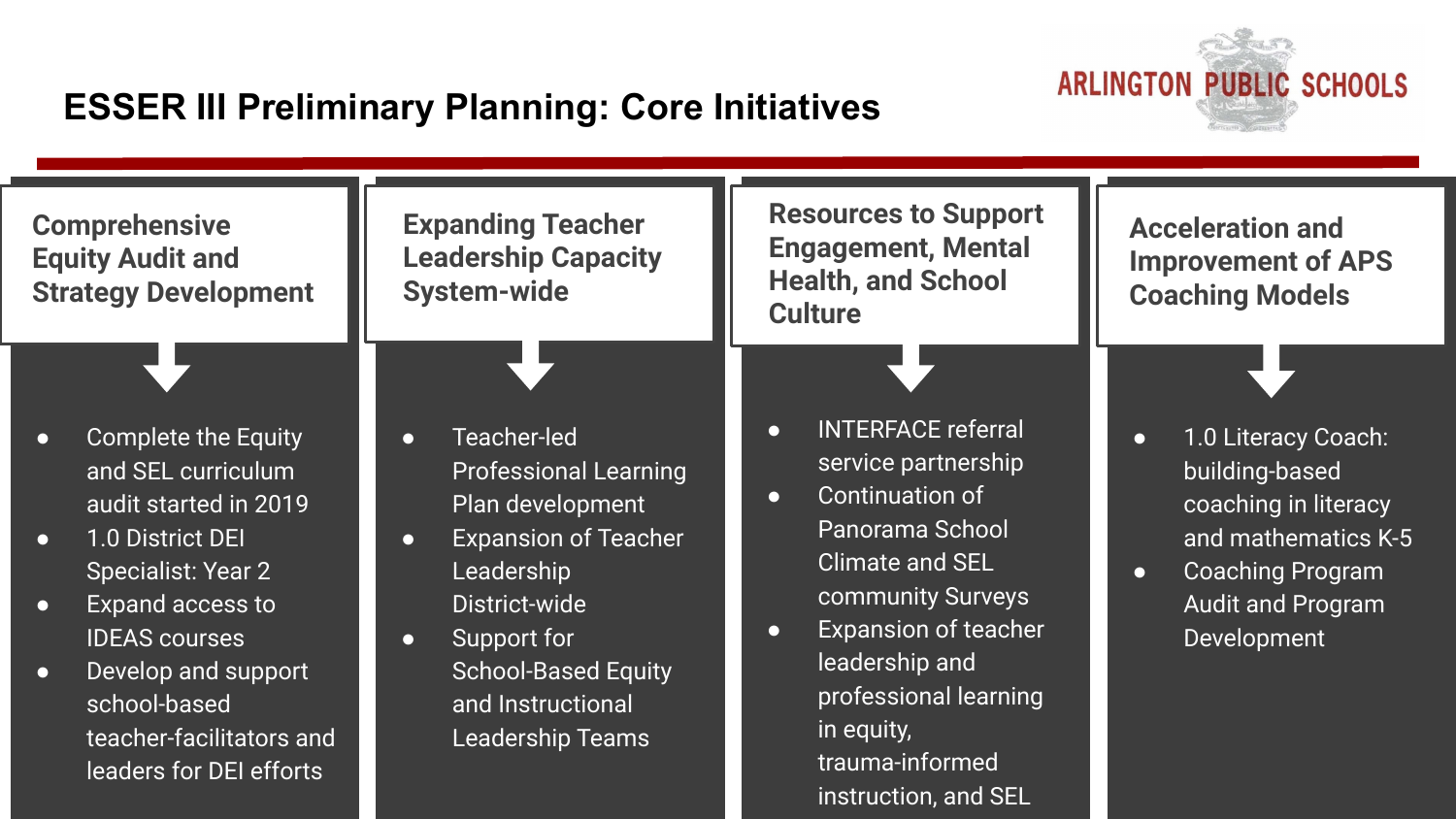

#### Spending Plan

| <b>Core Initiatives</b>                         |                  | <b>YEAR1</b> | <b>YEAR 2</b> | <b>YEAR 3</b>  |
|-------------------------------------------------|------------------|--------------|---------------|----------------|
| <b>Equity Audit and Strategy Development</b>    | \$135,875.00     | \$169,075.00 | \$41,132.00   |                |
| Teacher Leadership and Professional Learning    |                  | \$115,367.96 | \$245,367.96  | \$70,000.00    |
| Engagement, Mental Health, School Culture       |                  | \$30,000.00  | \$70,000.00   | \$0.00         |
| Acceleration and Improvement of Coaching Models | \$73,333.33      | \$113,200.00 | \$21,632.00   |                |
|                                                 | Subtotal:        | \$354,576.29 | \$597,642.96  | \$132,764.00   |
|                                                 | Fringe Benefits: |              | \$34,976.00   | \$8,893.76     |
| Year 1-3 Totals:                                |                  | \$359,376.29 | \$632,618.96  | \$141,657.76   |
|                                                 |                  |              | Total:        | \$1,133,653.00 |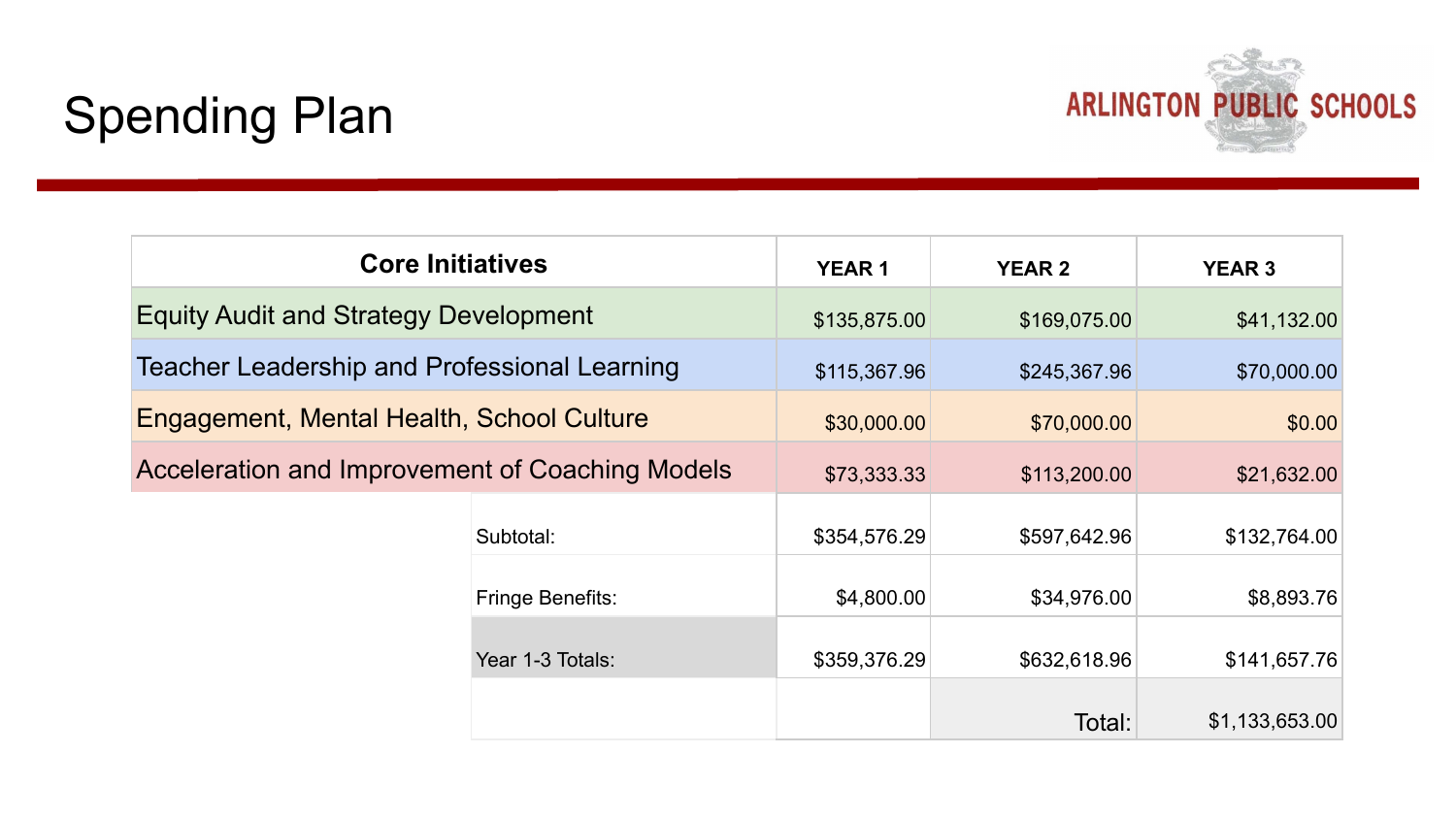|                         |                  | FY2022 FC119 ESSER III Funds Application Workbook |                                                |                                                                   |              |           |              |             |                 |                  |                  |                  |                |
|-------------------------|------------------|---------------------------------------------------|------------------------------------------------|-------------------------------------------------------------------|--------------|-----------|--------------|-------------|-----------------|------------------|------------------|------------------|----------------|
|                         |                  | Awarded                                           | Allocated                                      | Remaining                                                         |              |           |              |             |                 | Oct 2021         | <b>July 2022</b> | <b>July 2023</b> |                |
|                         |                  |                                                   |                                                |                                                                   |              |           |              |             |                 |                  |                  |                  |                |
|                         |                  |                                                   |                                                |                                                                   |              |           |              |             |                 |                  |                  |                  |                |
| <b>Allocation</b>       |                  |                                                   | $$1,133,653.00 \mid $1,133,653.00 \mid $$      | (0.00)                                                            |              |           |              |             |                 | <b>June 2022</b> | <b>Jun 2023</b>  | September 2023   | Sustainability |
|                         |                  |                                                   |                                                |                                                                   | # of staff   | Rate      | FTE          | <b>MTRS</b> | Amount          | Year 1           | Year 2           | Year 3           | Year 3+        |
| $\mathbf{1}$            |                  | <b>ADMINISTRATOR SALARIES:</b>                    |                                                |                                                                   |              |           |              |             |                 |                  |                  |                  |                |
|                         |                  |                                                   |                                                |                                                                   |              |           |              |             |                 |                  |                  |                  |                |
|                         |                  |                                                   |                                                |                                                                   |              |           |              |             |                 |                  |                  |                  |                |
| $\overline{2}$          |                  | <b>INSTRUCTIONAL/PROF STAFF:</b>                  |                                                |                                                                   |              |           |              |             |                 |                  |                  |                  |                |
|                         |                  | <b>Literacy Coach</b>                             |                                                |                                                                   | $\mathbf{1}$ | 80,000.00 | 1.00         | Y           | \$158,165.33 \$ | 53,333.33        | 83,200.00        | 21,632.00        | \$90,000       |
|                         |                  | <b>DEI District Specialist</b>                    |                                                |                                                                   |              | 80,000.00 | 1.00         | Y           | \$104,832.00    |                  | 83,200.00        | 21,632.00        | \$90,000       |
|                         |                  |                                                   |                                                |                                                                   |              |           |              |             |                 |                  |                  |                  |                |
| $\mathbf{3}$            |                  | SUPPORT STAFF SALARIES:                           |                                                |                                                                   |              |           |              |             |                 |                  |                  |                  |                |
|                         |                  |                                                   |                                                |                                                                   |              |           |              |             |                 |                  |                  |                  |                |
|                         |                  |                                                   |                                                |                                                                   |              |           |              |             |                 |                  |                  |                  |                |
|                         |                  |                                                   |                                                |                                                                   |              |           |              |             |                 |                  |                  |                  |                |
| $\overline{\mathbf{4}}$ | <b>STIPENDS:</b> |                                                   |                                                |                                                                   | # of staff   | Rate      | <b>Hours</b> |             |                 |                  |                  |                  |                |
|                         |                  |                                                   |                                                | Professional Learning Services - Anti Racist Practice and UDL     | 150          | 25        | 25           |             | \$93,750.00     | \$46,875.00      | \$46,875.00      |                  |                |
|                         |                  |                                                   | District Professional Learning Planning Team   |                                                                   | 50           | 25        | 50           |             | \$62,500.00     | \$31,250.00      | \$31,250.00      |                  |                |
|                         |                  |                                                   |                                                | School-Based Instructional Leadership Team Development            | 50           | 25        | 80           | N           | \$100,000.00    |                  | \$50,000.00      | \$50,000.00      | \$50,000       |
|                         |                  |                                                   |                                                |                                                                   |              |           |              |             |                 |                  |                  |                  |                |
|                         |                  |                                                   |                                                |                                                                   |              |           |              |             |                 |                  |                  |                  |                |
| 5                       |                  | <b>FRINGE BENEFITS:</b>                           |                                                |                                                                   |              |           |              |             |                 |                  |                  |                  |                |
|                         |                  |                                                   |                                                | 5a MTRS (automatically calculated if MTRS column shows "Y" above) |              |           |              |             | \$23,669.76     | \$4,800.00       | \$14,976.00      | \$3,893.76       |                |
|                         |                  | 5b Other                                          |                                                |                                                                   |              |           |              |             |                 |                  |                  |                  |                |
|                         |                  | Health Insurance                                  |                                                |                                                                   |              | 25,000.00 |              |             | \$25,000.00     |                  | 20,000.00        | 5,000.00         |                |
|                         |                  | Other Retirement Systems                          |                                                |                                                                   |              |           |              |             |                 |                  |                  |                  |                |
|                         |                  |                                                   |                                                |                                                                   |              |           |              |             |                 |                  |                  |                  |                |
| 6                       |                  | <b>CONTRACTUAL SERVICES:</b>                      |                                                |                                                                   | # of staff   | Rate      |              |             |                 |                  |                  |                  |                |
|                         |                  |                                                   | Professional Learning Services - IDEAS Courses |                                                                   | 150          | 650       |              |             | \$97,500.00     | \$39,000         | \$39,000         | \$19,500.00      | \$40,000       |
|                         |                  | <b>District-wide Equity Audit</b>                 |                                                |                                                                   |              | flat      |              |             | \$50,000.00     | \$50,000         |                  |                  |                |
|                         |                  |                                                   | Professional Learning Plan Development         |                                                                   |              | flat      |              |             | \$150,000.00    | \$75,000         | \$75,000         |                  |                |
|                         |                  |                                                   |                                                | Facilitator: School Instructional Leadership Teams & PL Capacity  |              | flat      |              |             | \$100,000.00    |                  | \$80,000         | \$20,000         |                |
|                         |                  |                                                   | William James College - INTERFACE              |                                                                   |              | flat      |              |             | \$40,000.00     |                  | \$40,000.00      |                  | \$40,000       |
|                         |                  | <b>Panorama Education</b>                         |                                                |                                                                   |              | flat      |              |             | \$60,000.00     | \$30,000.00      | \$30,000.00      |                  | \$30,000       |
|                         |                  |                                                   | Coaching Audit and Program Design              |                                                                   |              | flat      |              |             | \$50,000.00     | \$20,000.00      | \$30,000.00      |                  |                |
|                         |                  |                                                   |                                                |                                                                   |              |           |              |             |                 |                  |                  |                  |                |
| $\overline{7}$          |                  | <b>SUPPLIES AND MATERIALS:</b>                    |                                                |                                                                   |              |           |              |             |                 |                  |                  |                  |                |
|                         |                  |                                                   | Professional Learning Curricula and Supplies   |                                                                   |              |           |              |             | \$18,235.91     | \$9,117.96       | \$9,117.96       |                  |                |
|                         |                  |                                                   |                                                |                                                                   |              |           |              |             |                 |                  |                  |                  |                |
| 8                       |                  |                                                   |                                                | TRAVEL: (mileage, conference registration, courses, hotels, etc.) |              |           |              |             |                 |                  |                  |                  |                |
|                         |                  |                                                   |                                                |                                                                   |              |           |              |             |                 |                  |                  |                  |                |
| 9                       |                  | <b>OTHER COSTS:</b>                               |                                                |                                                                   |              |           |              |             |                 |                  |                  |                  |                |
|                         |                  |                                                   |                                                |                                                                   |              |           |              |             |                 |                  |                  |                  |                |
|                         |                  |                                                   |                                                |                                                                   |              |           |              |             |                 |                  |                  |                  |                |
| 10                      |                  | <b>INDIRECT COSTS</b>                             |                                                |                                                                   |              |           |              |             |                 |                  |                  |                  |                |
|                         |                  |                                                   |                                                |                                                                   |              |           |              |             |                 |                  |                  |                  |                |